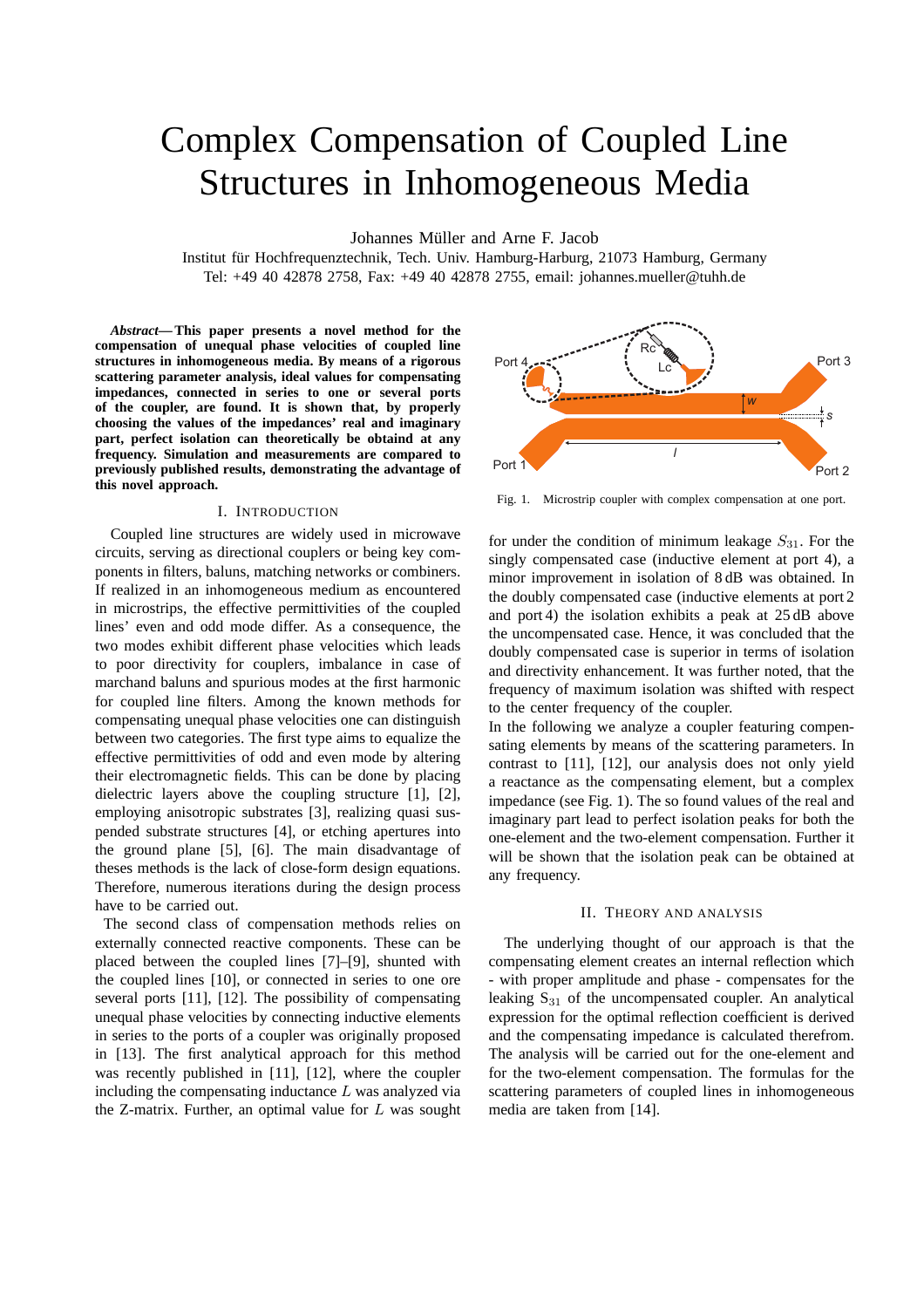

Fig. 2. Flow graph analysis for a coupler with one compensating element.

### *A. One-element compensation*

We consider a signal incident at port 1 of an uncompensated coupler, as shown in Fig. 2. A leaking  $S_{31}$  will be observed at port 3 in case of an inhomogeneous medium. By placing a compensating element at port 4, a part of the signal  $S_{41}$  is reflected and will superpose with the leaking  $S_{31}$ . The considered uncompensated coupler is symmetric, thus  $S_{ii} = S_{11}$  ( $i = 1, 2, 3, 4$ ),  $S_{34} = S_{21}$  and  $S_{32} = S_{41}$ . The resulting  $S_{31}^*$  can be written as

$$
S_{31}^* = S_{31} + \frac{S_{41} \cdot r_1 \cdot S_{21}}{1 - S_{11} \cdot r_1}.
$$
 (1)

With the isolation condition  $S_{31}^* = 0$  one can solve for the optimal reflection coefficient at port 4:

$$
r_{1opt} = -\frac{S_{31}}{S_{41} \cdot S_{21} - S_{11} \cdot S_{31}}.\tag{2}
$$

This reflection can be created by an impedance, which is calculated from

$$
Z_c = Z_0 \cdot \left\{ \frac{1 + r_{1\, opt}}{1 - r_{1\, opt}} \right\},\tag{3}
$$

where  $Z_0 = \sqrt{Z_{even} \cdot Z_{odd}}$  is the reference impedance and  $Z_c = R + jX$  is the compensating impedance, seen at port 4 from inside the coupler. Inserting (2) into (3) the optimal value of the impedance can be derived:

$$
Z_c = Z_0 \cdot \left\{ \frac{S_{41} \cdot S_{21} - S_{31} \cdot (1 + S_{11})}{S_{41} \cdot S_{21} + S_{31} \cdot (1 - S_{11})} \right\}.
$$
 (4)

Using a series connection, the values of the resistance and the reactance are obtained from

$$
R = \text{Re}\left\{Z_c\right\},\tag{5a}
$$

$$
X = \operatorname{Im} \{Z_c\} \,. \tag{5b}
$$

The final formula for the compensating impedance is obtained by inserting the equations of the scattering parameter from [14] into (4). Real parts differing from  $Z_0$ , the characteristic impedance of the connected transmission line, can be realized by means of a  $\lambda/4$ -transformer. Here,  $\lambda$  is the wavelength on the transmission line at the design frequency. It can be shown that the values of the compensating impedances are independent



Fig. 3. The compensating impedance  $Z_c$  for  $Z_0 = 50 \Omega$  as a function of the permittivity ratio  $k = \epsilon_{even}/\epsilon_{odd}$  for different couplings: (a) reactance, (b) resistance.

of both the coupler's center frequency and the absolute values of the effective permittivities. On the other hand, they are strongly dependent on the coupling coefficient  $c = 20 \cdot log_{10}((Z_{even} - Z_{odd})/(Z_{even} + Z_{odd}))$  as well as on the ratio of the even and odd mode permittivity  $k = \epsilon_{even}/\epsilon_{odd}$ , as it is depicted in Fig. 3. For an ideal coupler with equal effective permitivities  $(k = 1)$ , the required compensating impedance becomes  $Z_0$ . For  $k > 1$ , as it is the case for microstrip couplers, the compensating reactance is positive and can be realized with a series inductance  $L = X/(2\pi f_0)$ ,  $f_0$  being the coupler's center frequency. For  $k < 1$ , as in suspended substrate technology, the reactance is negative and can be realized with a series capacitance  $C = -1/(2\pi f_o X)$ . The real part is approximately  $Z_0$  in case of strong coupling  $(c > -6$  dB). For weaker coupling the real part decreases significantly with growing inhomogeneity. As depicted in Fig. 3b, a 20 dB coupler with  $k \geq 1.3$  would require a compensating impedance with  $R \leq 0$ , which is not realizable passively. Under these circumstances the coupler is thus not compensatable by means of a one-element compensation. So far, the compensation was realized at the coupler's center frequency. Fig. 4 shows, that by properly choosing  $R$  and  $X$ , the compensation can be obtained at any frequency. The simulation was carried out for a 10 dB coupler with  $k = 1.25$  and  $Z_0 = 50 \Omega$ . The frequency is normalized to an arbitrary center frequency  $f_0$ . It can be observed that for isolation peaks below the center frequency, both the optimal  $R$  and  $L$  become larger. Setting the resistance to  $Z_0$ , the isolation peak is shifted to around  $0.85 f_o$ .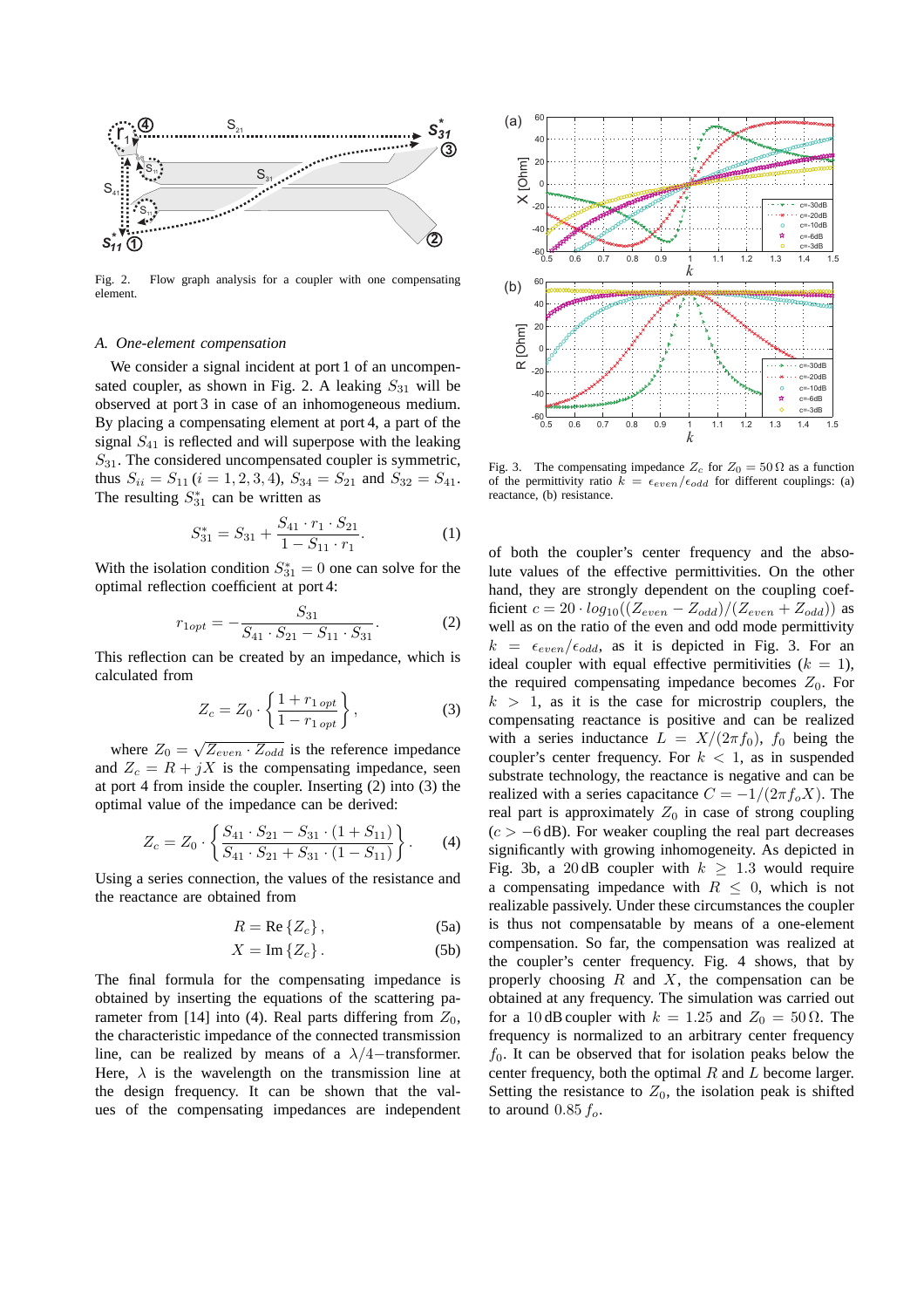

Fig. 4. Compensation of a 10 dB coupler at different frequencies by means of the one-element compensation. The corresponding values of the compensating impedances are given below.

#### *B. Two-element compensation*

In case of a two-element compensation, several paths and loops have to be taken into account during the flowgraph analysis, as it is depicted in Fig. 5. For the sake of simplicity we take the same compensating impedances at port 2 and port 4, thus obtaining equal reflections  $r_{2a}$  =  $r_{2b} = r_2$ . The isolation condition  $S_{31}^* = 0$  can be solved for the optimal reflection coefficient as:

$$
r_{2opt} = \frac{-\mathbf{A} \pm \sqrt{\mathbf{A}^2 - 2 \cdot \mathbf{B} \cdot S_{31}}}{\mathbf{B}},\tag{6}
$$

where

$$
A = 2 \cdot (S_{21} \cdot S_{41} - S_{11} \cdot S_{31}), \tag{7a}
$$

$$
B = 2 \cdot S_{31} \cdot (1 - 2 \cdot S_{31}^2) - 4 \cdot S_{11} \cdot S_{21} \cdot S_{41}. \tag{7b}
$$

In the same manner as in (3), the required impedance can be calculated therefrom. In Fig. 6 the simulated results of the complex one- and two-element compensation are compared to the cases presented in [9] and [12] and to the uncompensated coupler. The simulation are made for a 10 dB coupler on a substrate with thickness  $h = 1.52$  mm and  $\epsilon_r = 6.45$  (*RF60-0600* from *Taconic*). The optimal values of the compensating impedances are found to be  $R = 41.5 \Omega$ ,  $L = 2.39 nH$  and  $R = 47.5 \Omega$ ,  $L = 1.3 nH$ for the one element and for the two element compensation, respectively. It is clearly seen, that both approaches lead to the predicted perfect isolation at the center frequency. The optimal values found in [12] are  $L_s = 1.24 nH$ and  $L_d = 1.31 nH$  for the singly and doubly compensated case, respectively. Furthermore, the isolation peaks



Fig. 5. Flow graph analysis for a coupler with two compensating element.



Fig. 6. Simulated results of the magnitude  $S_{31}$  for the uncompensated case(· · ··) and various compensated cases: capacitive( $-\Delta$ -) [9], singly- $(-\diamond -)$  and doubly inductive( $-X - X -$ ) [12], and one element-( $-\diamond$ ⋄−) and two element complex (−∇−) compensation (this paper).

in [12] were originally observed at a frequency below the center frequency. The overall length of the coupler was then shortened, in order to shift this peak to the center frequency. The capacitive compensation of [9] however, shows an advantage over the other methods regarding the bandwidth. Further, the effect of the compensation impedances on the input reflection at port 1 has been investigated. Fig. 7 shows the input reflection as a function of the coupling for the uncompensated coupler as well as for the two compensated variants. The inhomogeneity was taken as  $k = 1.25$ . For couplings from  $c = -1$  dB to  $c = -30$  dB the  $S_{11}$  of the uncompensated coupler decreases from  $-30$  dB to around  $-40$  dB. The input reflection of the one-element compensation remains always about 20 dB below. In contrast, the two-element compensation exhibits an input reflection that increases up to −6 dB for a 30 dB coupler. The reason for this tremendous degradation is that a coupler with weak coupling  $c$  needs large reflections at port 2 and port 4 for phase compensation. As a consequence, a large part of the incident signal is reflected back to the input port with almost no attenuation because  $S_{21} > -1$  dB. With an equally good isolation, but a better input reflection, the one-element compensation method is consequntly the preferred choice among the two variants.